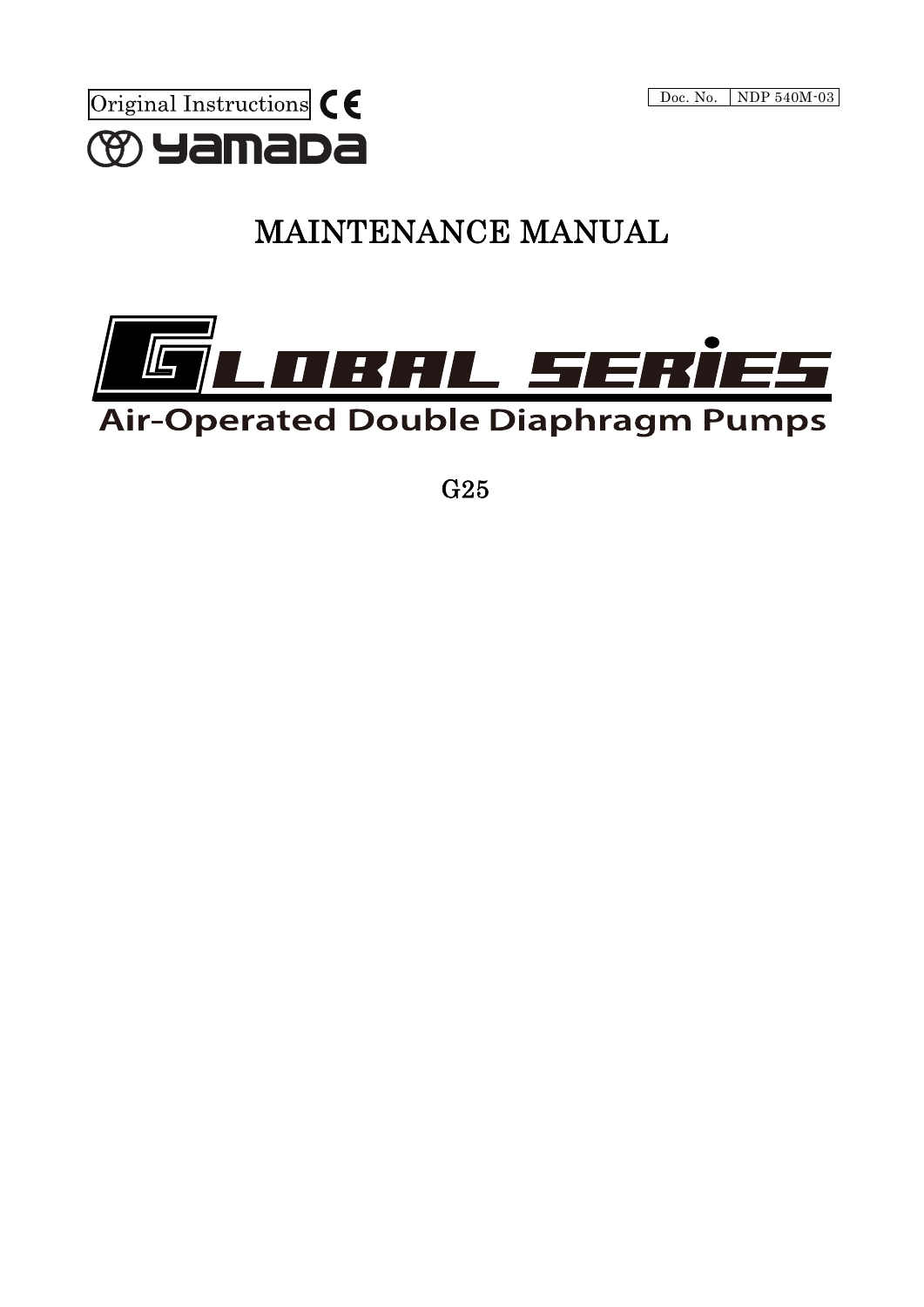# WARNING



• For your own safety, be sure to read these procedures carefully before performing maintenance on this product. After reading this document, be sure to keep it handy for future reference.

This maintenance manual covers what you should know about maintenance of the Yamada G25A $\Box$ Diaphragm Pumps.

This edition is based on the standards for the April 2021 production run. Remember, the specifications are always subject to change; therefore, some of the information in this edition may not apply to new specifications.

## ·Warnings and Cautions

For safe use of this product, be sure to note the following: In this document, warnings and cautions are indicated by symbols. These symbols are for those who will operate this product and for those who will be nearby, for safe operation and for prevention of personal injury and property damage. The following warning and caution symbols have the meanings described below. Be sure to remember their meanings.



 If you ignore the warning described and operate the product in an improper manner, there is danger of serious bodily injury or death.



CAUTION :

 If you ignore the caution described and operate the product in an improper manner, there is danger of personal injury or property damage.

Furthermore, to indicate the type of danger and damage, the following symbols are also used along with those mentioned above:



This symbol indicates a DON'T, and will be accompanied by an explanation on something you must not do.

This symbol indicates a DO, and will be accompanied by instructions on something you must do in a certain situation.

# WARNING

- Before starting maintenance work, cut off the feed air and clean the pump. If air pressure or residue remain in the pump, there is danger of explosion, or possible poisoning resulting in serious injury or death if chemicals adhere to the skin or are accidentally swallowed. (For details on cleaning the pump, refer to Chapter 6 of the Operation Manual.)
- 

• When replacing parts, be sure to use the recommended genuine parts or Equivalents. Use of other parts may cause a malfunction of the product. (Refer to Parts List the separate sheets.)

### CAUTION 介



When it is instructed that special tools must be used, be sure to use the specified tools. Otherwise, the pump may be damaged.

• Refer to "10.1 Specifications" in the Operation Manual. Also, remember that the pump is heavy, and extreme care must be taken when lifting it.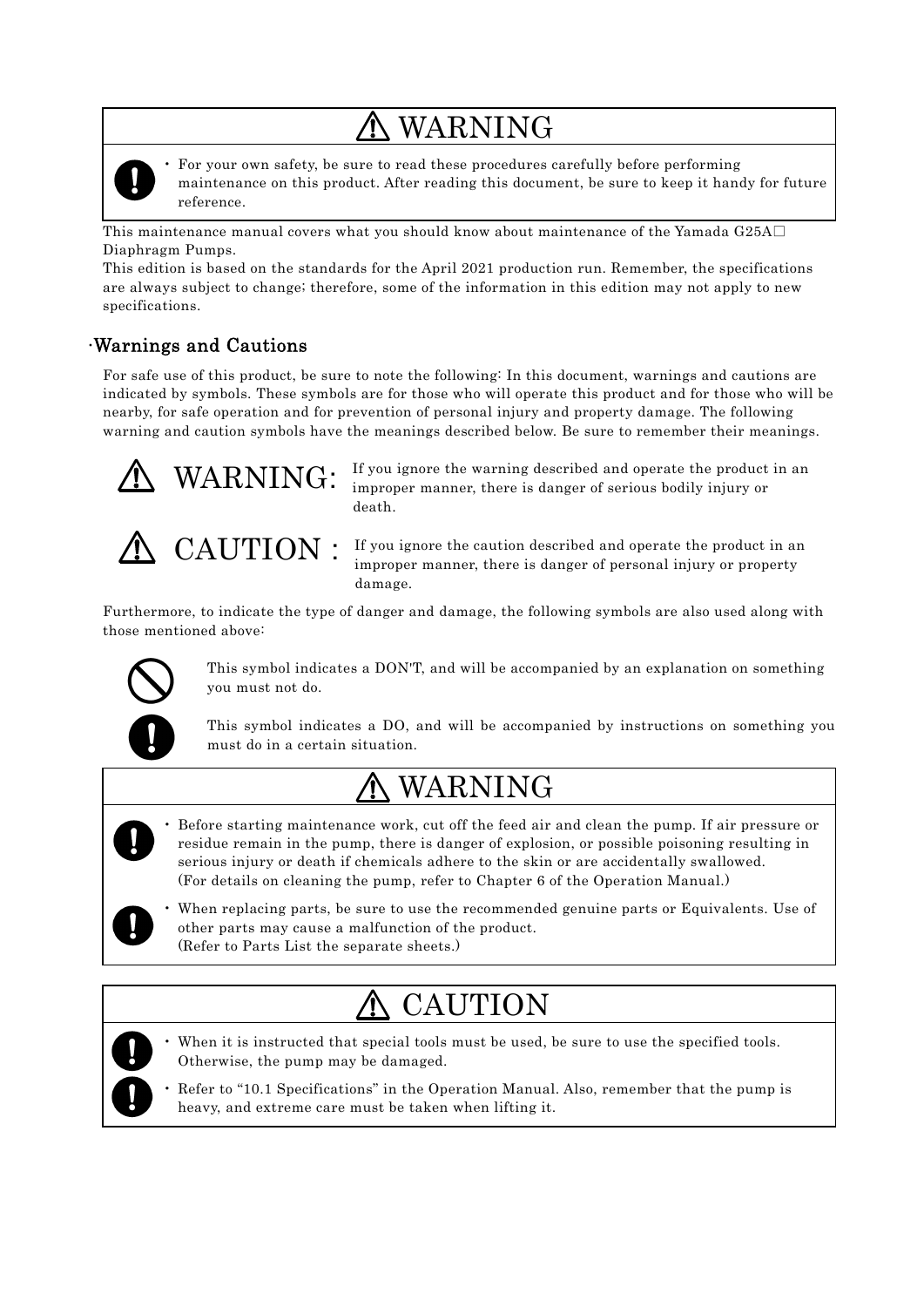# **Table of Contents**

| Warnings and Cautions                      |  |
|--------------------------------------------|--|
| Table of Contents                          |  |
|                                            |  |
| 2. Maintenance and Tools                   |  |
|                                            |  |
|                                            |  |
|                                            |  |
|                                            |  |
|                                            |  |
| 4. Balls, Valve seats                      |  |
|                                            |  |
|                                            |  |
|                                            |  |
| 5. Diaphragm and Center rod                |  |
| 5.1 Removal ……………………………………………………………………………4 |  |
|                                            |  |
|                                            |  |
| 6. Guide bush                              |  |
|                                            |  |
|                                            |  |
|                                            |  |
| 7. Spool valve assembly and Sleeve         |  |
|                                            |  |
|                                            |  |
|                                            |  |
|                                            |  |
|                                            |  |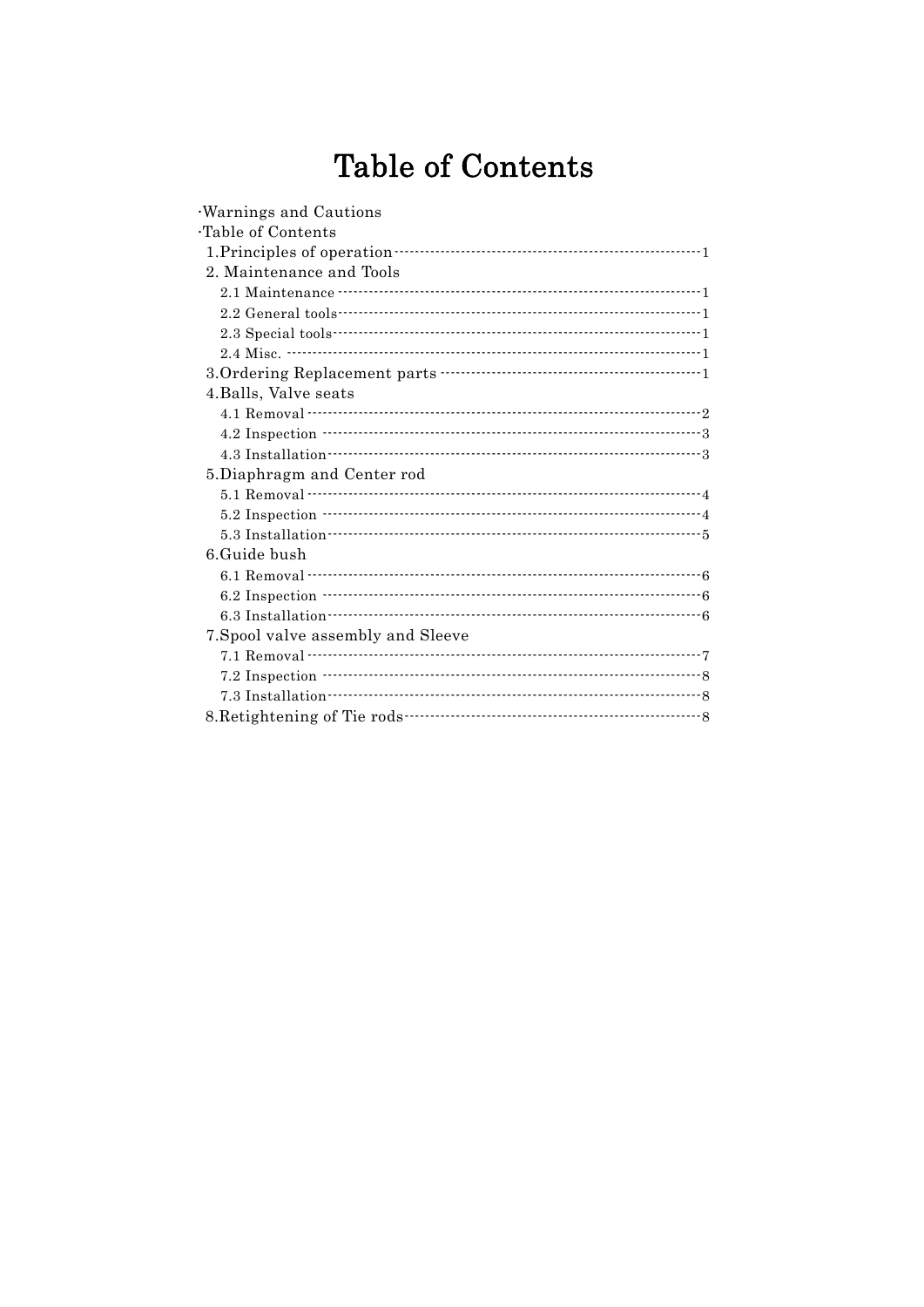## 1. Principles of operation

There are two diaphragms fixed to the center rod, one at each end. When compressed air is supplied to air chamber b (right side, see Fig.1.1), the center rod moves to the right, the material in material chamber B is pushed out, and at the same time material is sucked into material chamber A.

When the center rod is moved full-stroke to the right, the air switch valve is switched, compressed air is sent to air chamber a (left side, see Fig.1.2), and the center rod moves to the left. The material in material chamber A is pushed out, and at the same time material is sucked into material chamber B. Through repetition of this operation, material is repeatedly taken in and discharged out.



## 2. Maintenance and Tools

## 2.1 Maintenance

Pump maintenance is recommended after each of the following periods.

| Estimated inspection timing (Based on water at room temperature) |                     |  |
|------------------------------------------------------------------|---------------------|--|
| Type of diaphragm                                                | Operation hours (h) |  |
| NBR                                                              | 500                 |  |
| <b>PTFE</b>                                                      | 150                 |  |
| <b>TPEE</b>                                                      | 750                 |  |
| ጥPO                                                              | 750                 |  |

\* In critical operations where preventive measures need to be taken, it is recommended to inspect diaphragms after every three months of operation.

## 2.2 General tools

- Socket wrenches 10mm, 17mm
	-
- Open-end wrenches 10mm, 17mm, 22mm
- Hexagonal box wrenches 5mm

## 2.3 Special tools (sold separately)



• Cap remover Sleeve remover Purpose: Removing the cap example of the Purpose: For removing sleeves



### 2.4 Misc.

- 
- 
- 

▪ Assembly oil Turbine oil none addition class 1(equivalent to ISO VG32 grade)

- $\blacksquare$  Nuts  $\blacksquare$  M14 X 1.5 class 3
- Grease Urea grease grade (NLGI) No.2

## 3. Ordering Replacement parts

For accurate and speedy shipment of parts, be sure to order the right parts for your model to distributor Indicate the part numbers, descriptions, and quantities.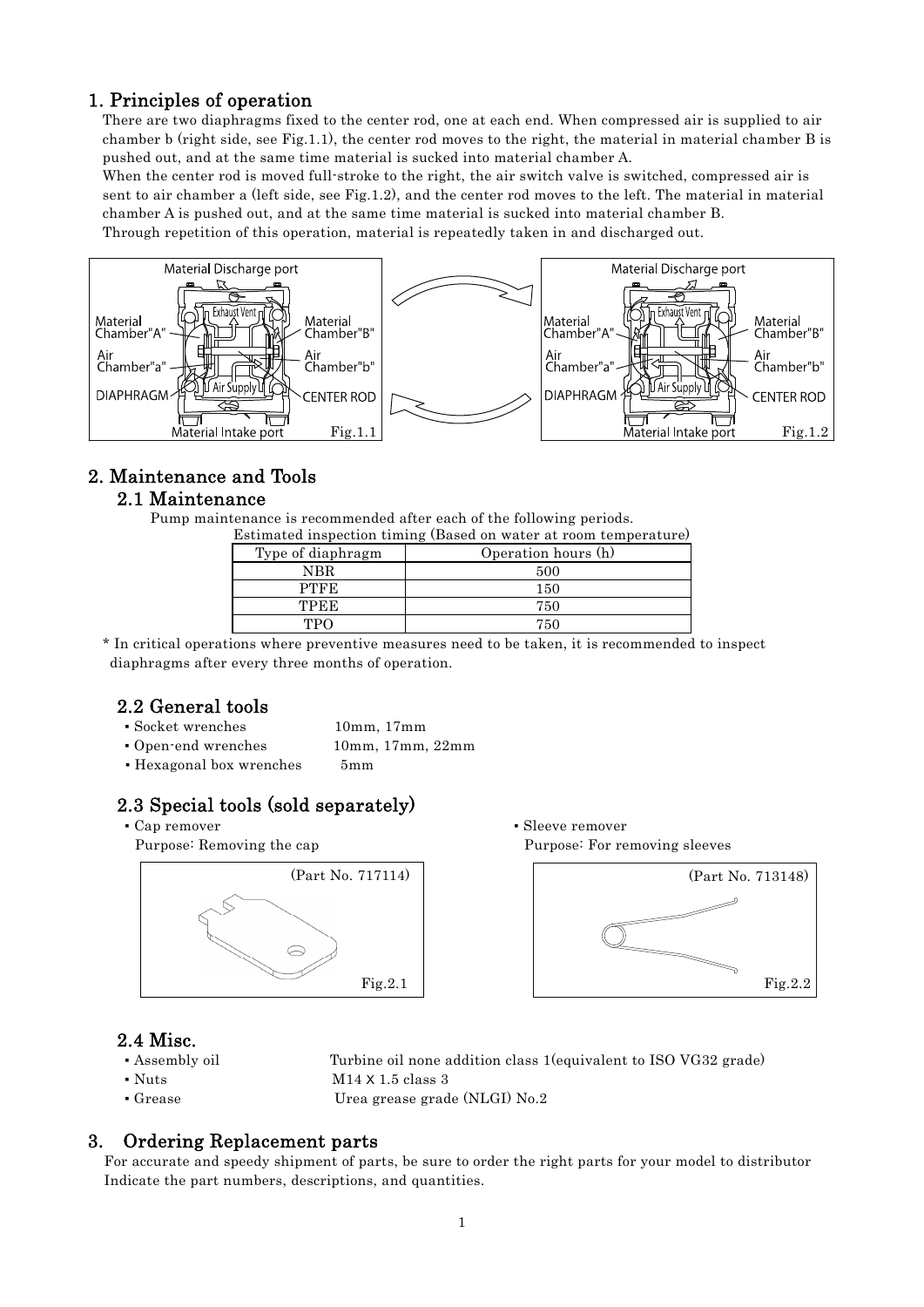## 4. Balls, Valve seats 4.1 Removal



▪ Remove 4 mounting bolts from upper manifold and remove the manifold. [Fig.4.1]

▪ Remove the O ring, ball, valve seat. [Fig.4.2]



Fig.4.2

▪ Turn over the main body assembly. [Fig.4.3] ▪ Remove 4 mounting bolts from lower manifold and remove the base and the manifold. [Fig.4.3]



▪ Remove the O ring, valve seat, ball. [Fig.4.4]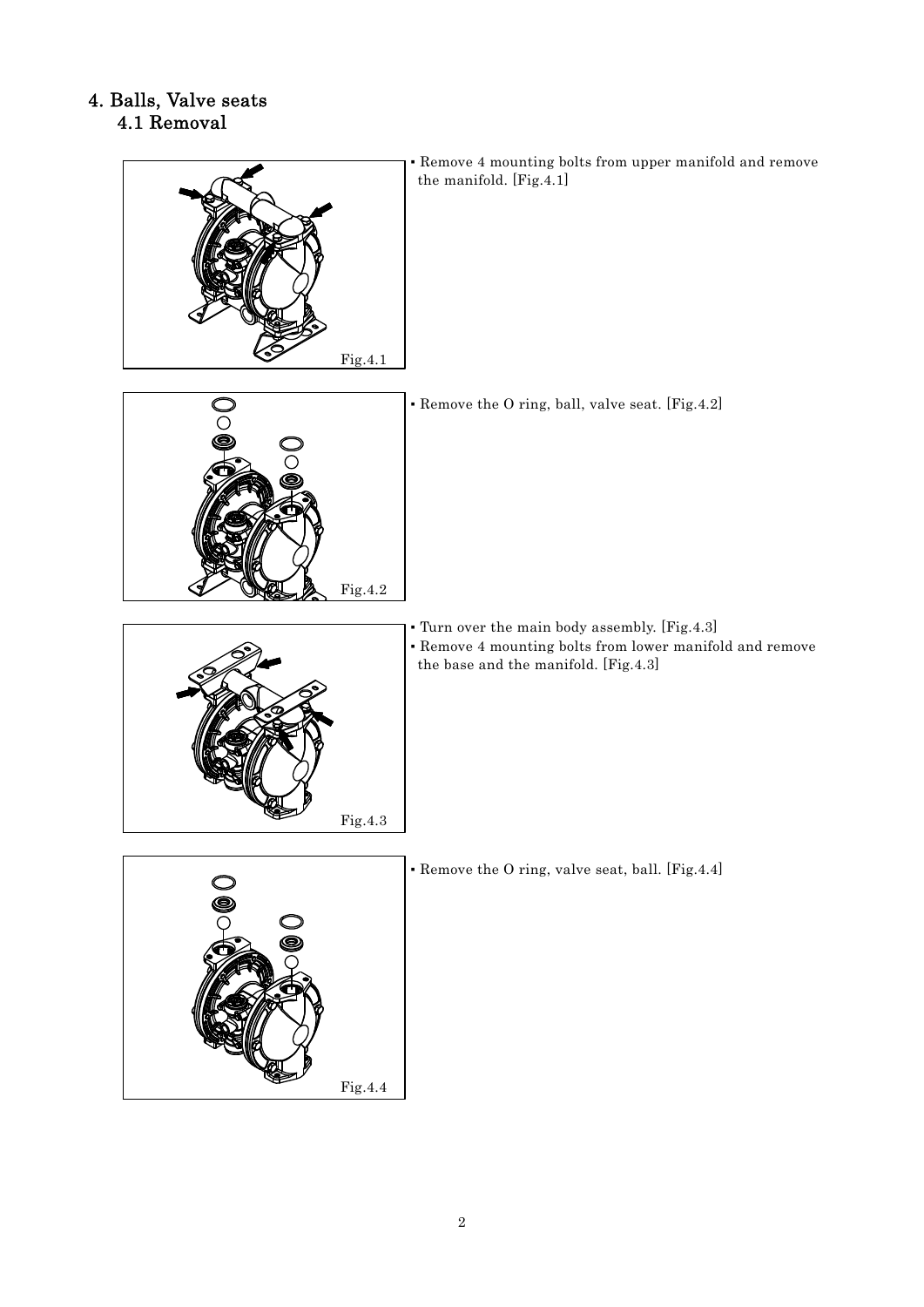## 4.2 Inspection



## 4.3 Installation

For installation, see [Exploded View] on the separate sheet and install in the reverse order of disassembly.

|            | Tightening torque for manifold retainer bolts or nuts |
|------------|-------------------------------------------------------|
| AN. AH. AS | 10 N·m                                                |
| ΔT         | $20 N \cdot m$                                        |

 $<$  NOTE  $>$ 

▪ Make sure there is no dust on the seal surface and the seal is not damaged.

▪ Replace the PTFE O ring regardless of its condition.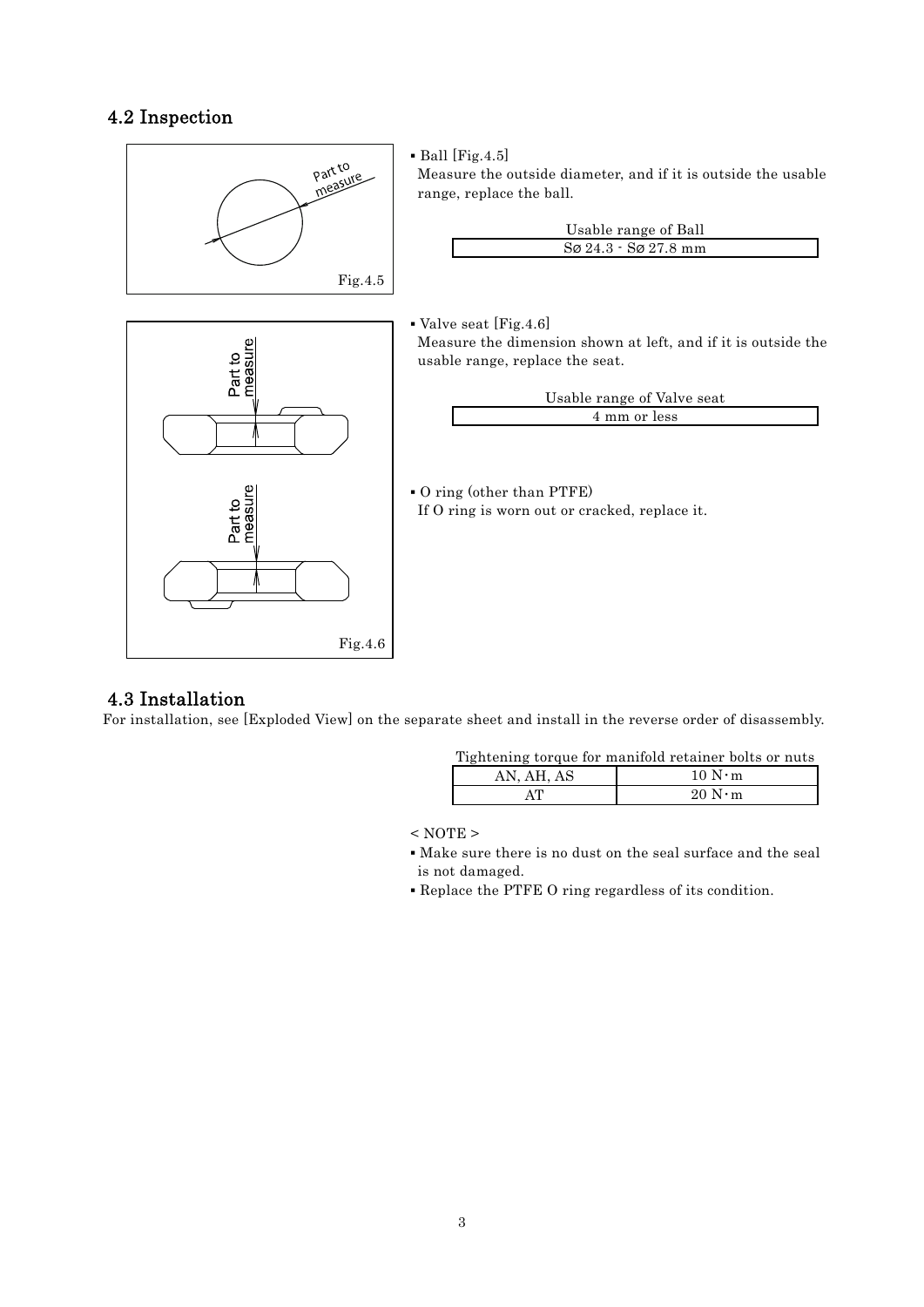## 5. Diaphragm and Center rod

## 5.1 Removal



▪ Remove the O ring, ball, valve seat (see " 4.1 Removal"). ▪ Remove the 12 retainer bolts from the out chamber, and remove the out chamber. [Fig.5.1]

- After the center disk on one side have been removed using the spanner 22 mm etc., remove the center disk and diaphragm. [Fig.5.2]
- Remove the center disk and center rod from the opposite side of the main body.



Fig.5.2

- Remove the center disk on the opposite side using the double nuts. [Fig.5.3]
- Remove the center disk and diaphragm.

## 5.2 Inspection

#### ▪ Diaphragm

If the diaphragm is worn out or damaged, replace it. Never replace just one diaphragm.



▪ Center rod [Fig.5.4] Measure the diameter, and if it is outside the usable range, replace the rod.

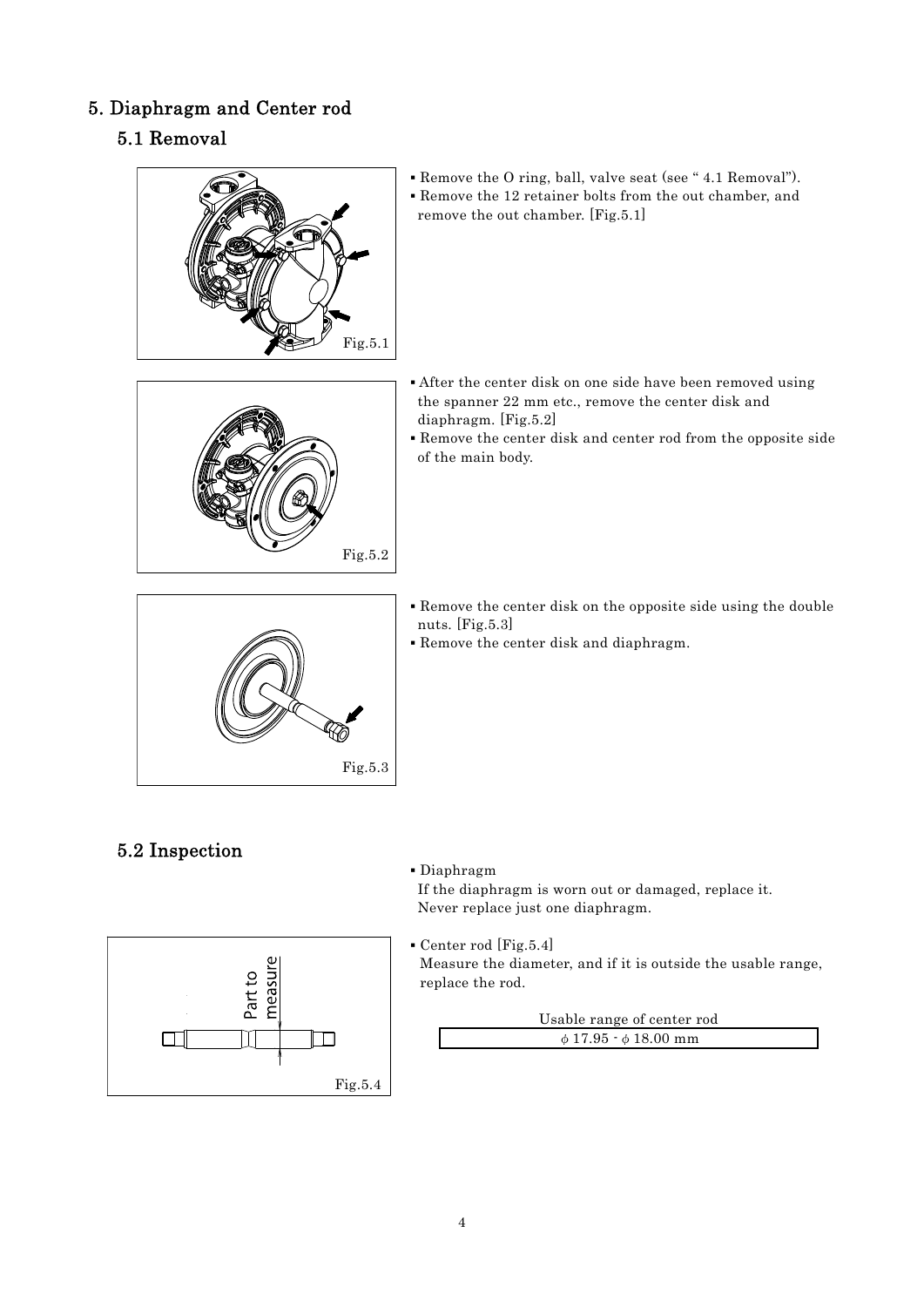## 5.3 Installation

For installation, see [Exploded View] on the separate sheet and install in the reverse order of disassembly.



■AT type



#### ■AH, AS type



- Apply grease to the center rod, and insert it into the main body.
- Keep the convex side to the outside for diaphragm.
- For the model with NBR diaphragm, put the spacer into outside of the diaphragms. (cf. Fig.5.5).
- For the model with PTFE diaphragm, put the Orings into both side of the diaphragms. (cf. Fig.5.6).
- Pull out the diaphragm to one side and assemble the out chamber with Fig. 5.5、5.6、5.7 condition. Bolts should not be fully tightened at this point.
- Pull out the diaphragms to the other side and assemble the out chamber with Fig. 5.5、5.6、5.7 condition. Bolts should not be fully tightened at this point.
- Place the pump on flat surface, stand the pump upright and tighten all the bolts fully.

|                 | <b>I</b> religious torque for center fou and out chamber<br>Out chamber<br>Center rod |                |  |
|-----------------|---------------------------------------------------------------------------------------|----------------|--|
| NRR             | $40 N \cdot m$                                                                        | $10 N \cdot m$ |  |
| PTFE, TPO, TPEE |                                                                                       | $20 N \cdot m$ |  |

## Tightening torque for center rod and out chamber

 $<$  NOTE  $>$ 

- Make sure there is no dust on the seal surface in order to prevent seal damaged.
- Replace the PTFE O ring by new one.
- Tighten the bolts that balance should be equal from both side on diagonal line with even torque.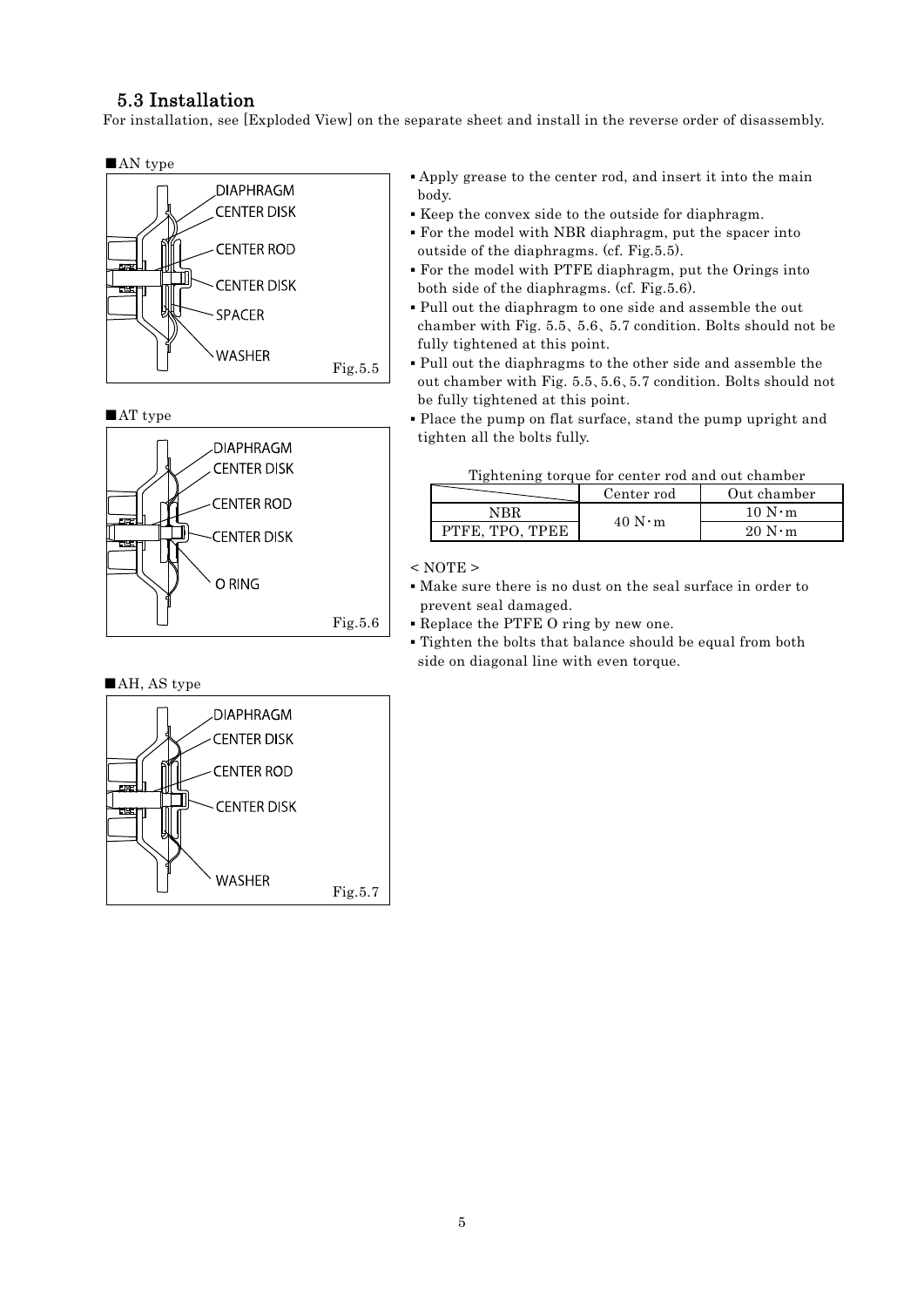## 6. Guide Bush

## 6.1 Removal



- Remove the diaphragm and center rod etc. (see "5.1 Removal").
- Remove 8 mounting bolts from the air chamber and remove the air chamber and the gasket. [Fig.6.1]
- $\blacksquare$  Draw out the guide bush A, B, C. [Fig.6.1]

## 6.2 Inspection



▪ Guide bush [Fig.6.2] Measure the inside diameter, and if it is outside the usable range, replace the guide bush.

Usable range of guide bush

| Guide bush A, C | $\phi$ 18.4 $\cdot$ $\phi$ 18.7 mm |
|-----------------|------------------------------------|
| Guide bush B    | $\phi$ 18.3 $\cdot$ $\phi$ 18.6 mm |

▪ O ring

If the O ring is worn out or cracked, replace it.

## 6.3 Installation

For installation, see [Exploded View] on the separate sheet and install in the reverse order of disassembly.

Tightening torque for air chamber retainer bolts 18 N•m

<NOTE>

- Make sure there is no dust on the seal surface and the seal is not damaged.
- Apply grease to O ring.
- Fill the inside diameter groove of the guide bush B with grease.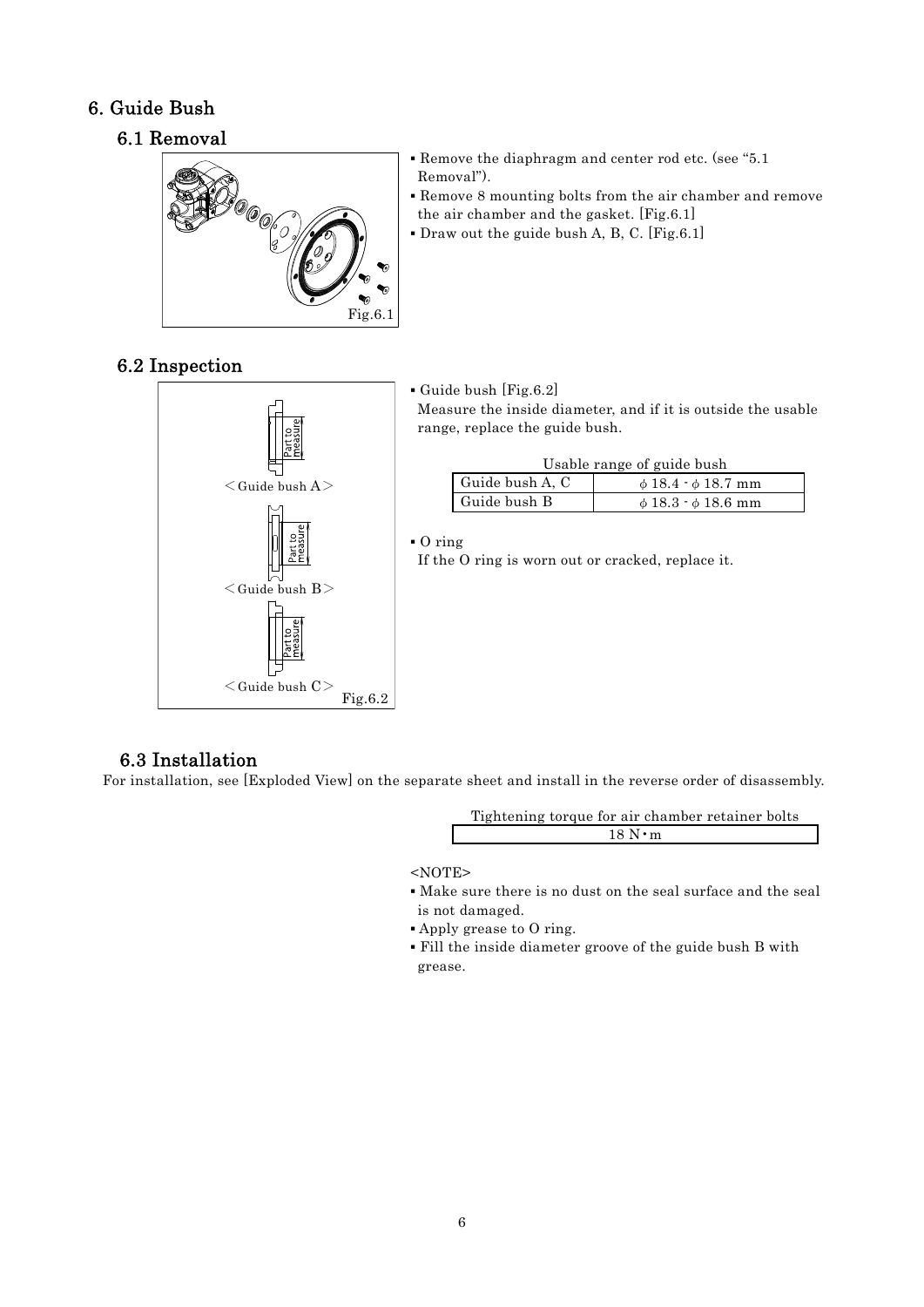## 7. Spool valve assembly and Sleeve 7.1 Removal



▪ Remove 4 bolts fixing the valve body assembly and draw out the valve body assembly from the main body. [Fig.7.1]

▪ Remove the cap A using the cap remover. (special tool: Part No. 717114). [Fig.7.2]

▪ Remove the cushion, and then push out the Spool valve assembly from opposite side. [Fig.7.3]



Fig.7.2



**Remove the sleeve using the sleeve remover (special tool:** Part number 713148). [Fig.7.4]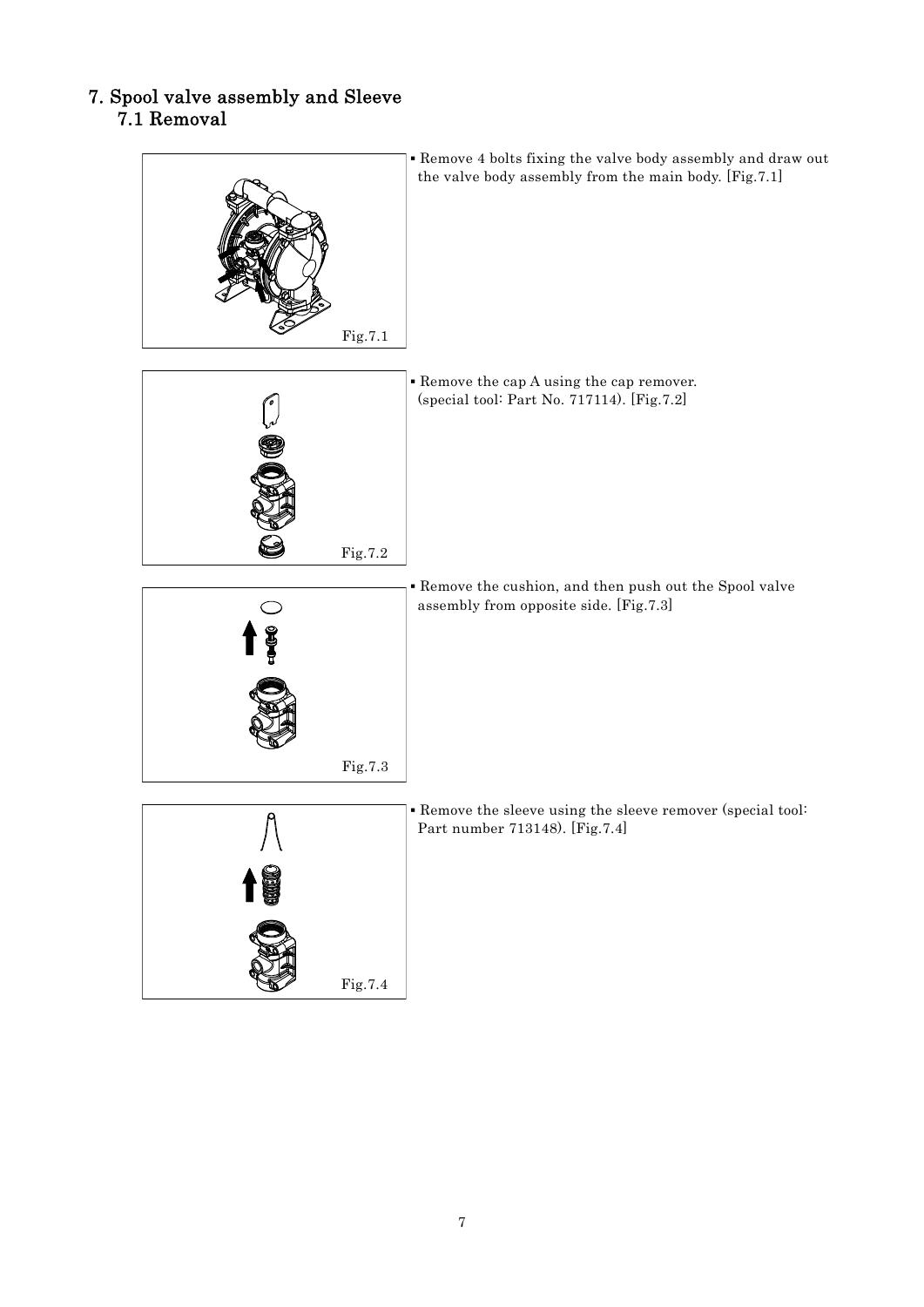## 7.2 Inspection





### ▪ Spool valve assembly

Seal ring [Fig.7.5]

Measure the outside diameter of the seal ring, and if it is outside the usable range, replace the Spool valve assembly. If the seal ring is worn out or cracked, replace Spool valve assembly.

| Usable range of Seal ring |                          |  |
|---------------------------|--------------------------|--|
| Part to measure A         | $\phi$ 12.58 mm and over |  |
| Part to measure B         | $\phi$ 17.88 mm and over |  |

• Sleeve [Fig.7.6]

Measure the inside diameter, and if it is outside the usable range, replace the Sleeve.

| Part to measure A | $\phi$ 12.66 $\cdot$ $\phi$ 12.79 mm |
|-------------------|--------------------------------------|
| Part to measure B | $\phi$ 17.96 $\cdot$ $\phi$ 18.09 mm |

▪ O ring, Packing

If the O ring is worn out or cracked, replace it.

<NOTE>

▪ Spool valve assembly and Sleeve must be replaced complete set. Unable to replace individual component.

## 7.3 Installation

For installation, see [Exploded View] on the separate sheet and install in the reverse order of disassembly.

| Tightening torque for Valve body assembly attaching |  |  |
|-----------------------------------------------------|--|--|
| $5 \text{ N} \cdot \text{m}$                        |  |  |

#### <NOTE>

- Make sure there is no dust on the seal surface and it is not damaged.
- Fill the packing mounting part of the spool with grease and reinstall the packing.

## 8. Retightening of Tie rods



| • The torque should be applied on the occasion of |  |  |  |  |  |
|---------------------------------------------------|--|--|--|--|--|
|---------------------------------------------------|--|--|--|--|--|

(1) Right before the pump to use.

(2) There are any leaks of material on daily inspecting a pump.

|        | Retainer bolts from the<br>out chamber | Retainer bolts from the<br>manifold |  |
|--------|----------------------------------------|-------------------------------------|--|
| ΑN     | $10 N \cdot m$                         |                                     |  |
| AТ     | $20 N \cdot m$                         |                                     |  |
| AH. AS | $20 N \cdot m$                         | $10 N \cdot m$                      |  |

<NOTE>

- Tighten the bolts that balance should be equal from both side on diagonal line with even torque.
- Retighten the Out chamber and then the manifold in this order. [Fig.8.1]